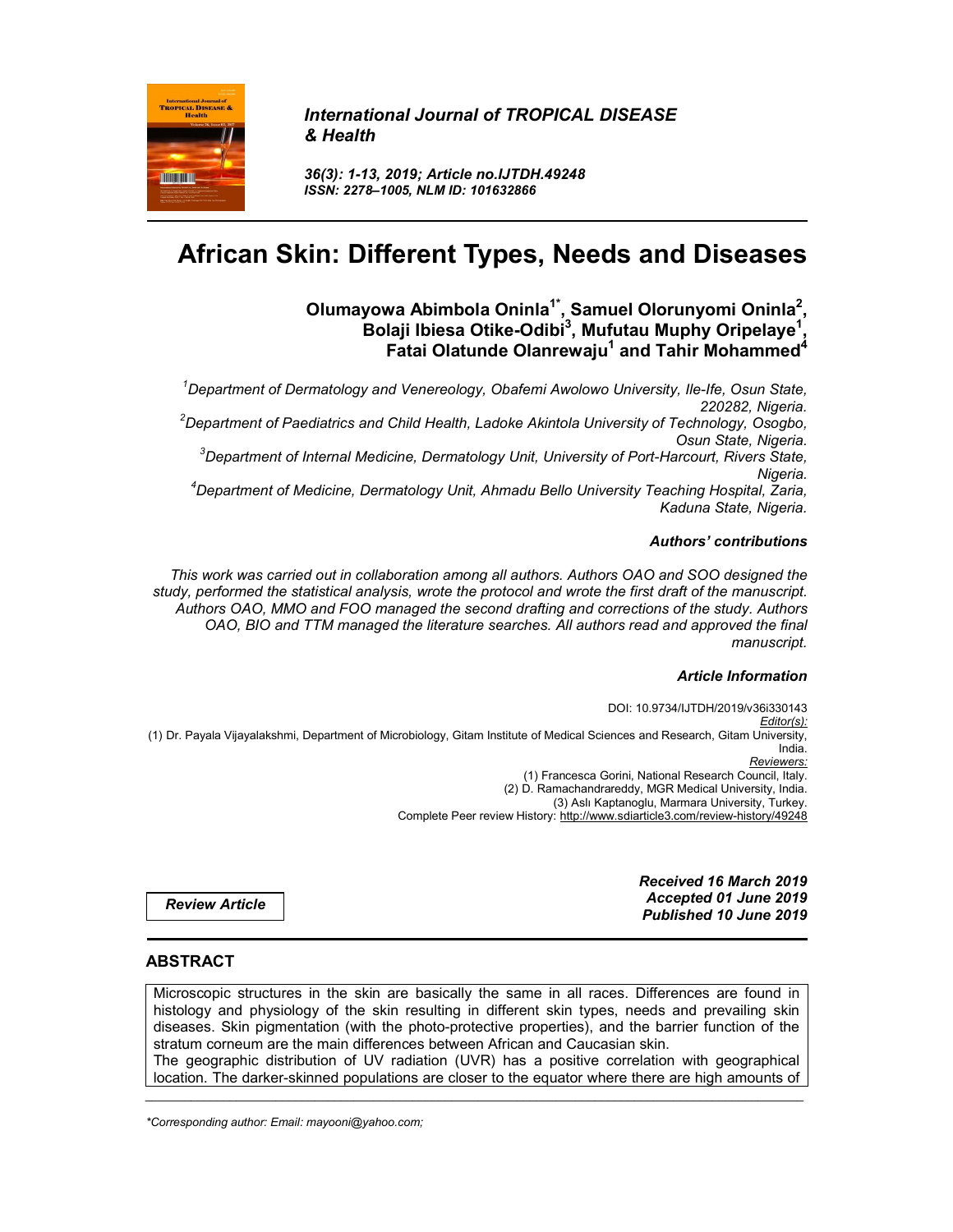UVR especially in the tropical regions of the world. African skin has the greatest variability in skin color. Africa has both white and dark skinned individuals with the darker-skinned populations being mostly around the equator.

Leslie Baumann introduced four parameters that more accurately characterized skin types than previous classification of dry, oily, normal and combination skin. These are dry or oily – D/O; sensitive or resistant – S/R; pigmented or non-pigmented – P/N, and wrinkled or unwrinkled skin – W/T. Combinations of these further produced sixteen skin phenotypes. Dark skinned individuals often have the PT types while the light skinned mostly have the NW types.

Skin needs basically depends on the type. Identifying the skin type is fundamental to providing the right skin care. According to Baumann, the fundamental elements of skin care are mild cleansing, hydrating (moisturization with humectants and emollients), replenishing (with lipids, ceramides and fatty acids) and skin protection (UV protection and increased humidity).

Skin diseases are associated with skin type. Eczema is more typical in people with DS combinations while acne is associated with OS skin type (especially OSNT and OSPT). Prevalence of skin diseases varies within African communities from 35% to 87% with skin infections affecting 22-46% and eczemas 13-21% of patients in various studies.

*Keywords: African skin; skin diseases; skin types.*

## **1. INTRODUCTION**

Skin is the outermost covering of the body and by dry weight the largest organ of the body covering 1.7 square metres and constituting 15% of the body weight [1,2,3]. Skin diseases affect a quarter to a third of the general population, and constitutes about one-fifth of all consultations by the general practitioners (GP) [4]. The GPs see about 24% of the general population for skin diseases each year and refer 6% of them (1% of the population) for specialist care by the Dermatologist.[5] Although rarely life threatening, many skin diseases are chronic diseases, [6] and usually associated with significant psychological morbidity [7,8,9].

Skin care is therefore a paramount need of man. Fundamental to skin care is the knowledge of the skin types, needs and diseases peculiar to that type. The skin types, needs and diseases are influenced by the race/ethnicity/regions, age, gender, environmental, dietary, body sites and cosmetic factors.

The skin structure is basically the same in all races when examined under the microscope. Morphological differences, however, exists in the histology and physiology of the skin. The main differences between African and Caucasian skin properties are in the degree of pigmentation (with the photo-protective properties), and the barrier function of the stratum corneum. Some findings also reveal that African and Caucasian skin does not only differ in the upper epidermis but also in their dermal functions and dermal-epidermal cellular interactions.

La Ruche et al. [10] in their review of experimental findings in the black skin reports that:

- 1. Compared with white skin, stratum corneum is equal in thickness but more compact: About twenty cell layers are observed in blacks versus sixteen layers in whites.
- 2. The lipid content of the epidermis in the black skin is also somewhat higher resulting in greater cellular cohesion. Hence, the difficulty in stripping off the black horny layer.
- 3. These two findings could also account for a slightly inferior permeability of black skin to certain chemicals.
- 4. The hair of blacks in naturally more brittle and more susceptible to breakage and spontaneous knotting than that of whites due to the weak intercellular cohesion between cortical cells.
- 5. The higher electrical resistance of black skin makes the black epidermis less hydrated than the white epidermis
- 6. Anatomically, the amount of sweat glands in black and white skins is identical and varies with climatic changes but not with racial factors.
- 7. Sweating is thought to be similar in both races, but blacks withstand humid heat better while whites cope better with dry heat.

Girardeau et al. [11] in their study found the following differences in morphology and the relevant biological functions: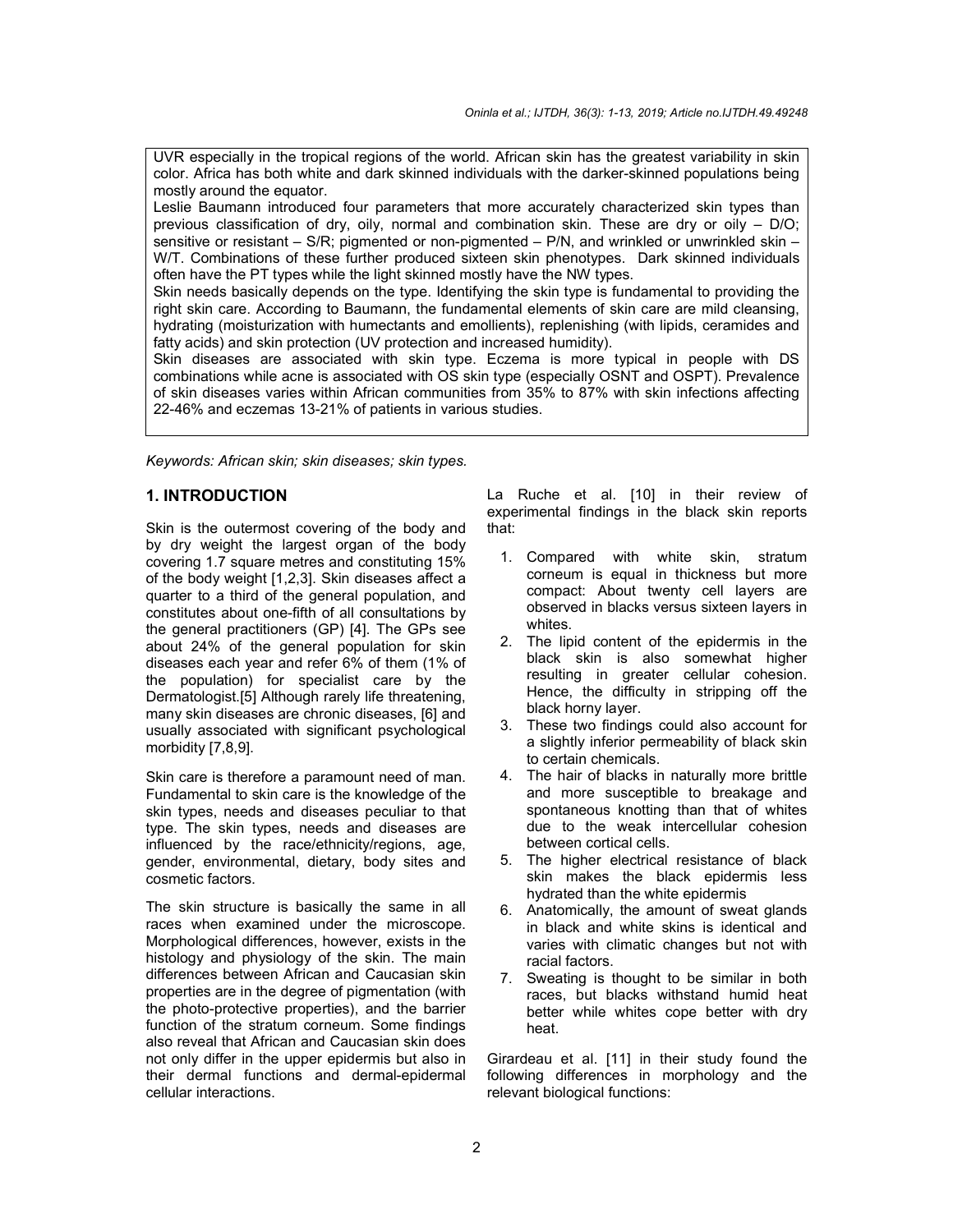- 1. Neither epidermis thickness nor superficial dermis thickness was significantly different in African versus Caucasian skin. However, the dermal-epidermal junction (DEJ) length in African skin was about threefold that in Caucasian skin. African skin as a result shows a greater convolution of the DEJ.
- 2. No differences were noticed as regards elastic and collagen fibre organization.
- 3. A higher papillary fibroblast activity exists in the black skin. These are mainly.
	- a. A significantly higher level of monocyte chemotactic peptide-1 (MCP-1) protein in cell cultures from African donors when compared with that from Caucasians.
	- b. A significantly higher level of MMP-1 and tissue inhibitor metalloproteinase protein 1 (TIMP-1) protein expression.
	- c. The ratio of papillary to reticular fibroblast expression of keratinocyte growth factor (KGF) was found to be twofold greater in cell cultures from African donors compared with that from Caucasian donors.

KGF is a member of fibroblast growth factor family (FGF-7) with a distinctive pattern of targetcell specificity which is predominantly epithelial cells leading to their proliferation, migration and morphogenesis [12]. It induces suprabasal cell proliferation [13]. This may account for the increased cellular layers and compactness of the epidermis in black skin.

## **2. WHAT DIFFERENCES DO WE HAVE IN SKIN PIGMENTATION?**

Melanin is the most important substance responsible for skin color and is the main determinant of the dark skin in dark skinned individuals. The more the melanin, the darker a person will be. For light skinned individuals, a reduced melanin pigment with the bluish-white color of the connective tissue determines the skin color. The redness of the skin is determined by the hemoglobin in the venous blood circulating in the dermis.

A positive correlation has been found between geographical location and geographic distribution of UV radiation (UVR). Darker-skinned populations are found in those closer to the equator where there are high amounts of UVR especially the tropical regions, and lighterskinned populations have been found in those far away from the equator (Figs.  $1 - 7$ ) [14,15,16].

The distribution and size of melanosomes in the skin, and the type of melanin also determines the skin color. There are two types of melanin produced by melanocytes. The most common is eumelanin which is a brown-black polymer of dihydroxyindole carboxylic acids, and their reduced forms derived from tyrosine. It can be found in hair, areola, and skin, and the hair colors that are gray, black, blond, and brown. It is more abundant in people with dark skin. Pheomelanin, has a pink to red hue. It is found in large quantities in red hair, the lips, nipples, glans of the penis, and vagina [17,18,19].

The genetic mechanisms underlying human skin color variation is still not completely understood. Genetic studies have led to the discovery of various genes that affect skin color in specific populations. Different allele frequencies of these genes exist and these are responsible for the variation in skin coloration even in the same populations.

The melanocortin 1 receptor (MC1R) gene is primarily responsible for determining whether pheomelanin and eumelanin is produced in the human body.

Skin color types (using Fitzpatrick's skin type) [20,22].

#### **Type 1**

Type 1 is extremely sensitive to sunburns. They are usually white in skin color with red or blond hair. They never tan. People of Northern European countries or British are a good example.

#### **Type 2**

Usually burns with a very low ability to tan, White but with a fair complexion. Examples are those of Asian heritage (Koreans or the Japanese). They may also be of European Heritage with a fair complexion and blue eyes.

#### **Type 3**

A type 3 is more able to withstand sunburn. They may get a mild burn sometimes, but they tan gradually. A type 3 might be Latin or Mediterranean heritage. Greek, Armenian, Spanish, and Mexican are good examples of typical type 3 skin tone.

#### **Type 4**

The Type 4's naturally have moderate brown skin tone. They do burn, but minimally. Usually brown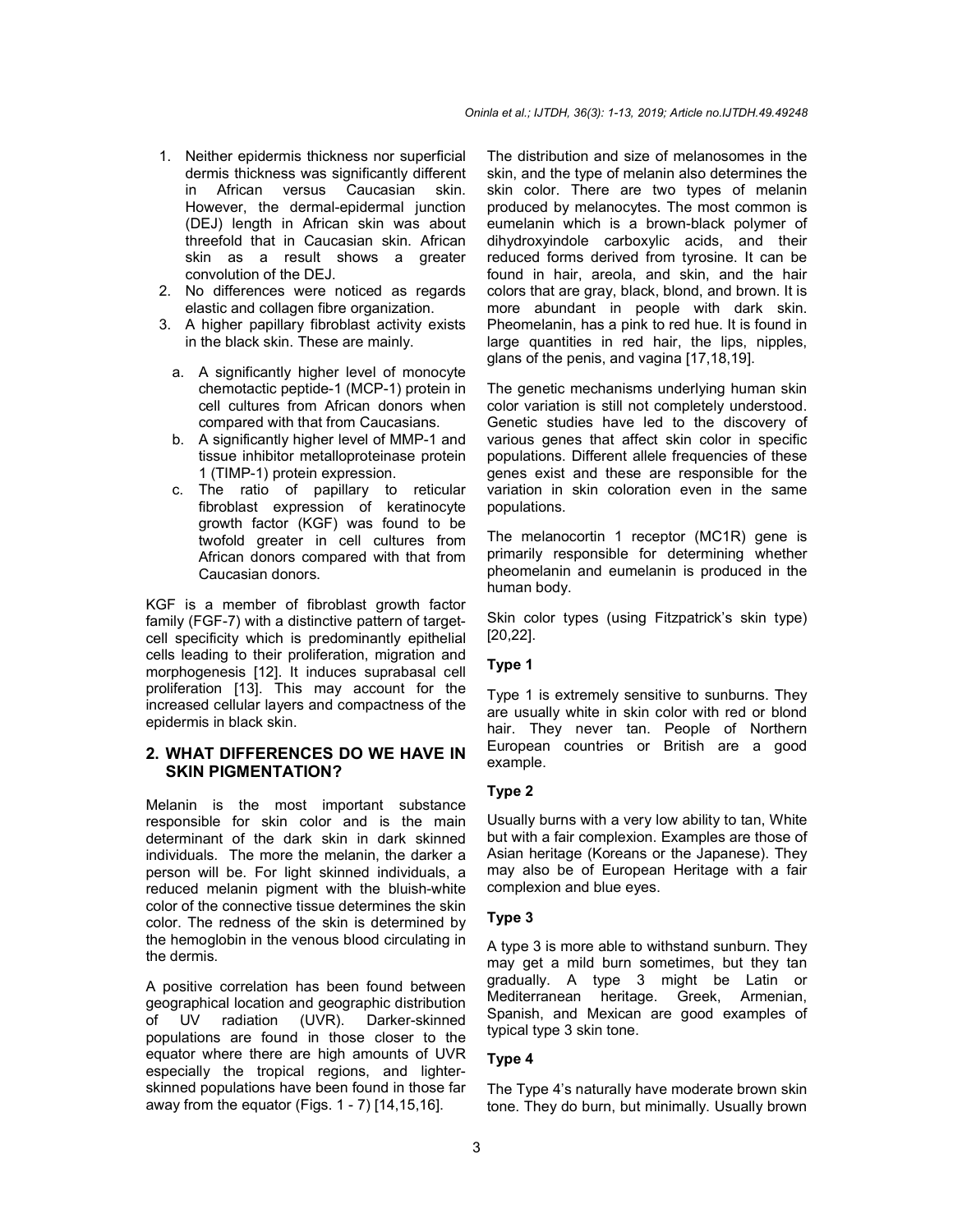eyed with dark hair, a person of Indian American descent or those from India are good examples.

#### **Type 5**

Type 5's very rarely burn and tan very easily. They have a dark brown skin tone and may have African or Central/South American Ancestry.

#### **Type 6**

Type 6 never has burns. Their skin tone is very dark and they never tan. Most type 6's has an African or African American descendancy. A person of Nigerian descent is a perfect example.

### **3. WHAT THE AFRICAN SKIN NEEDS**

"The secret to maintaining your African skin and keeping it beautiful is to keep it NATURAL" Determine the type of skin and give the appropriate skin care. SKIN CARE IS COLOR BLIND. The need of the skin in all races, ethnicity or regions, age or gender is basically dependent on the skin type though these factors may play some roles in the type of skin a person has.

For instance, a black skin person may have dry skin and a white skinned person can also have it. With the black skin having increased transepidermal water loss, reduced stratum corneum hydration than the white skin, and increased environmental temperature, black skin may be more prone to dryness [23,24].

There are four (4) elements of fundamental skin care (as stated in Baumann Skin Types Indicator) [25].

- 1. Mild cleansing
- 2. Hydrating using moisturizer (humectants and emollients)
- 3. Replenishing with lipids, ceramides and fatty acids
- 4. Protecting from UV protection and increased humidity



**Fig. 1. World map showing countries**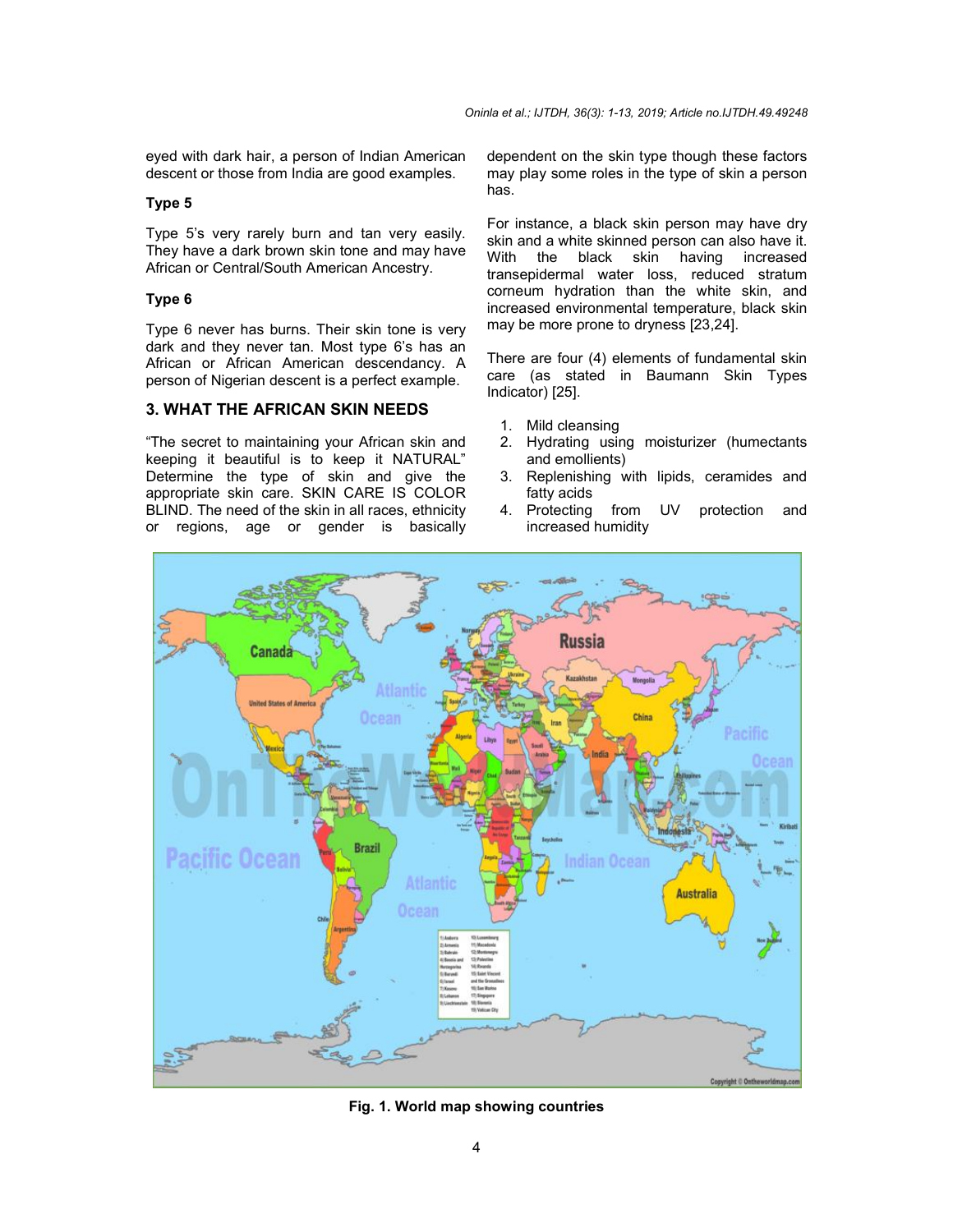*Oninla et al.; IJTDH, 36(3): 1-13, 2019; Article no.IJTDH ; no.IJTDH.49.49248*



**Fig. 2. Worl World map - Skin color distribution [16]**

| 1 | 10 | 19 28 |  |
|---|----|-------|--|
| 2 | 11 | 20 29 |  |
| 3 | 12 | 21 30 |  |
| 4 | 13 | 22 31 |  |
| 5 | 14 | 23 32 |  |
| 6 | 15 | 24 33 |  |
| 7 | 16 | 25 34 |  |
| 8 | 17 | 26 35 |  |
| 9 | 18 | 27 36 |  |

**Fig. 3. 3. Von Luschan's chromatic scale**

*https://upload.wikimedia.org/wikipedia/commons/thumb/3/3c/Felix\_von\_Luschan\_Skin\_Color\_chart.svg/ Felix\_von\_Luschan\_Skin\_Color\_chart.svg.png https://upload.wikimedia.org/wikipedia/commons/thumb/3/3c/Felix\_von\_Luschan\_Skin\_Color\_chart.svg/2000px-*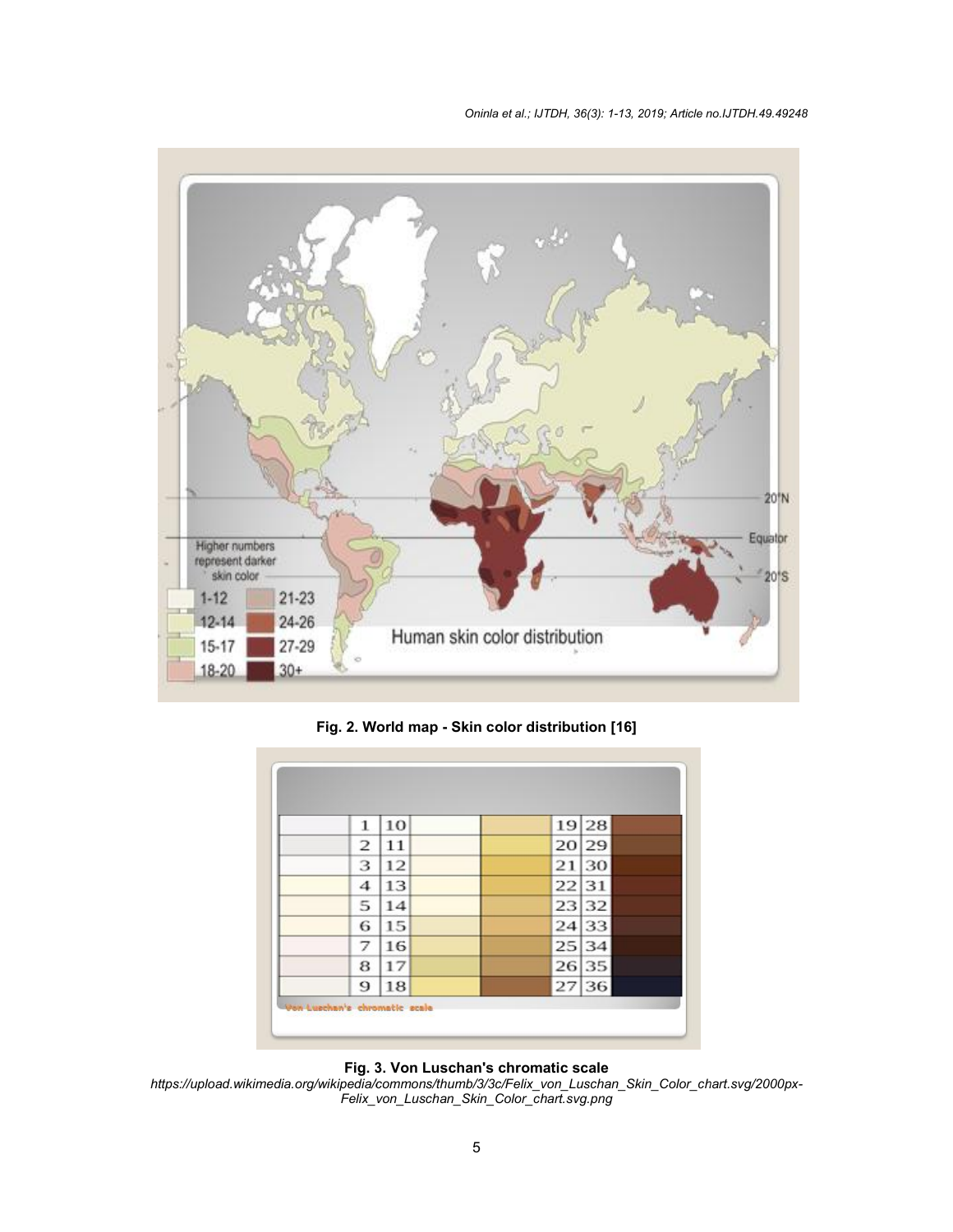

**Fig. 4. The Fitzpatrick skin color chart (Thomas B. Fitzpatrick, 1975) t** *http://www.arpansa.gov.au/pubs/RadiationProtection/FitzpatrickSkinType.pdf*



**Fig. 5 5. Skin color distribution in Africa**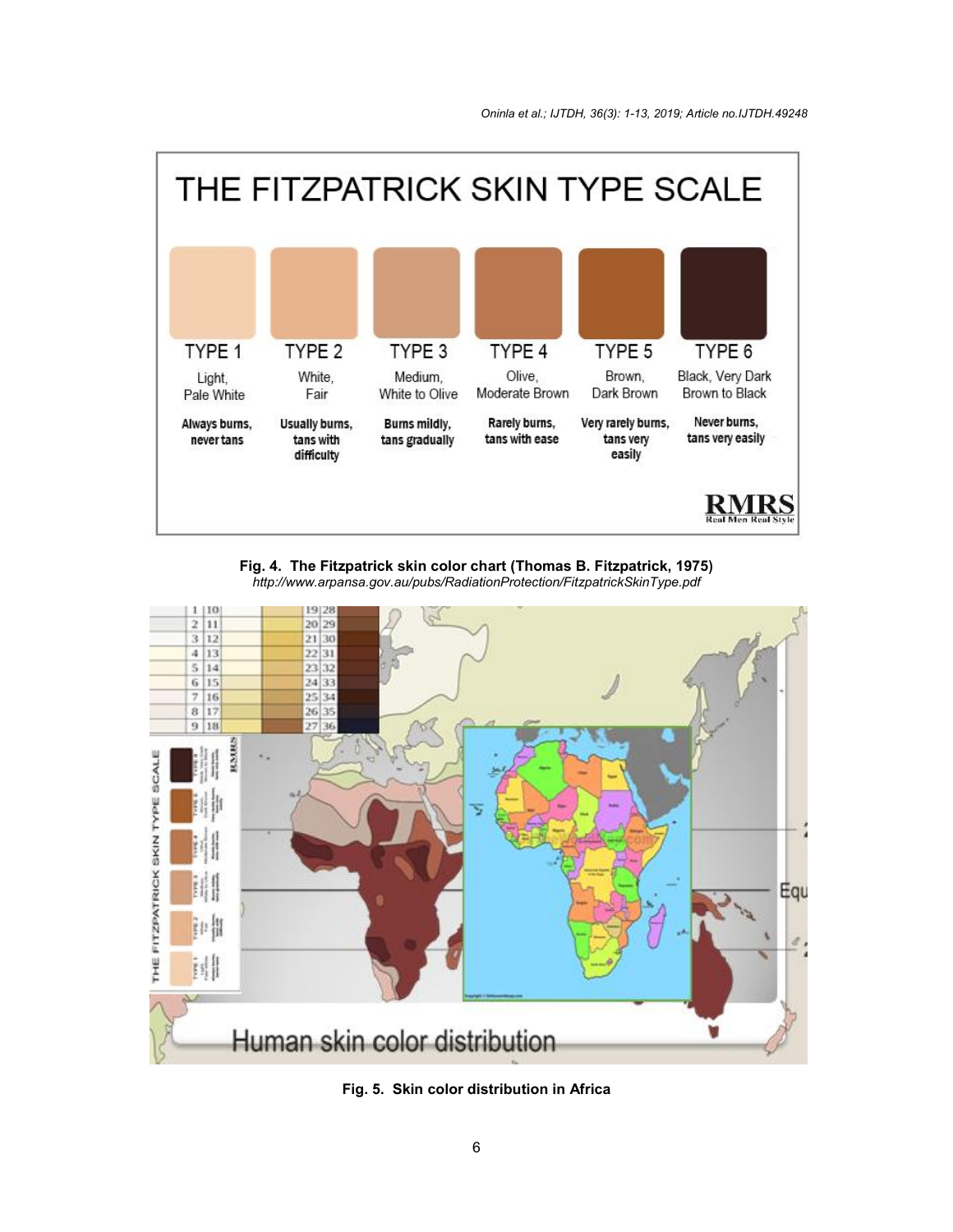*Oninla et al.; IJTDH, 36(3): 1-13, 2019; Article no.IJTDH ; no.IJTDH.49248*



#### **Fig. 6. Skin color types – phenotypic appearance according to Fitzpatrick classification from understanding skin types for laser hair removal [20]**

| Fitzpatrick Type                   | Also called                      | Sun-burning  | <b>Tanning behavior</b> | Von Luschan's<br>chromatic scale |  |
|------------------------------------|----------------------------------|--------------|-------------------------|----------------------------------|--|
| ı                                  | Light, pale white                | Always       | Never                   | $0 - 6$                          |  |
| 旦                                  | White, fair                      | Usually      | Minimally               | $7 - 13$                         |  |
| 皿                                  | Medium, white to light<br>brown. | Sometimes    | Uniformly               | $14 - 20$                        |  |
| $\underline{\mathbf{I}}\mathbf{V}$ | Olive, moderate brown Rarely     |              | Easily                  | $21 - 27$                        |  |
|                                    | Brown, dark brown                | Very rarely  | Very easily             | $28 - 34$                        |  |
| 逛                                  | Very dark brown to<br>black      | <b>Never</b> | <b>Never</b>            | $35 - 36$                        |  |

### **Fig. 7. Comparison of skin color types (Human Skin Color skin color – Wikipedia) [21]**

## **3.1 Identifying the Skin Type**

Identifying the skin type is fundamental to skin care. Previous categories of skin types are dry, oily, normal and combination skin. Leslie Baumann, in 2008, introduced 4 parameters that more accurately characterize skin types (10). **ifying the Skin Type** The 4 parameters are:<br>
the skin type is fundamental to a) Dry or oily - D/O<br>
Previous categories of skin types are by Sensitive or resinormal and combination skin. Leslie c) Pigmented or no<br>
in 2008

- a) Dry or oily D/O
- b) Sensitive or resistant S/R
- c) Pigmented or nonpigmented P/N
- d) Wrinkled or unwrinkled skin W/T.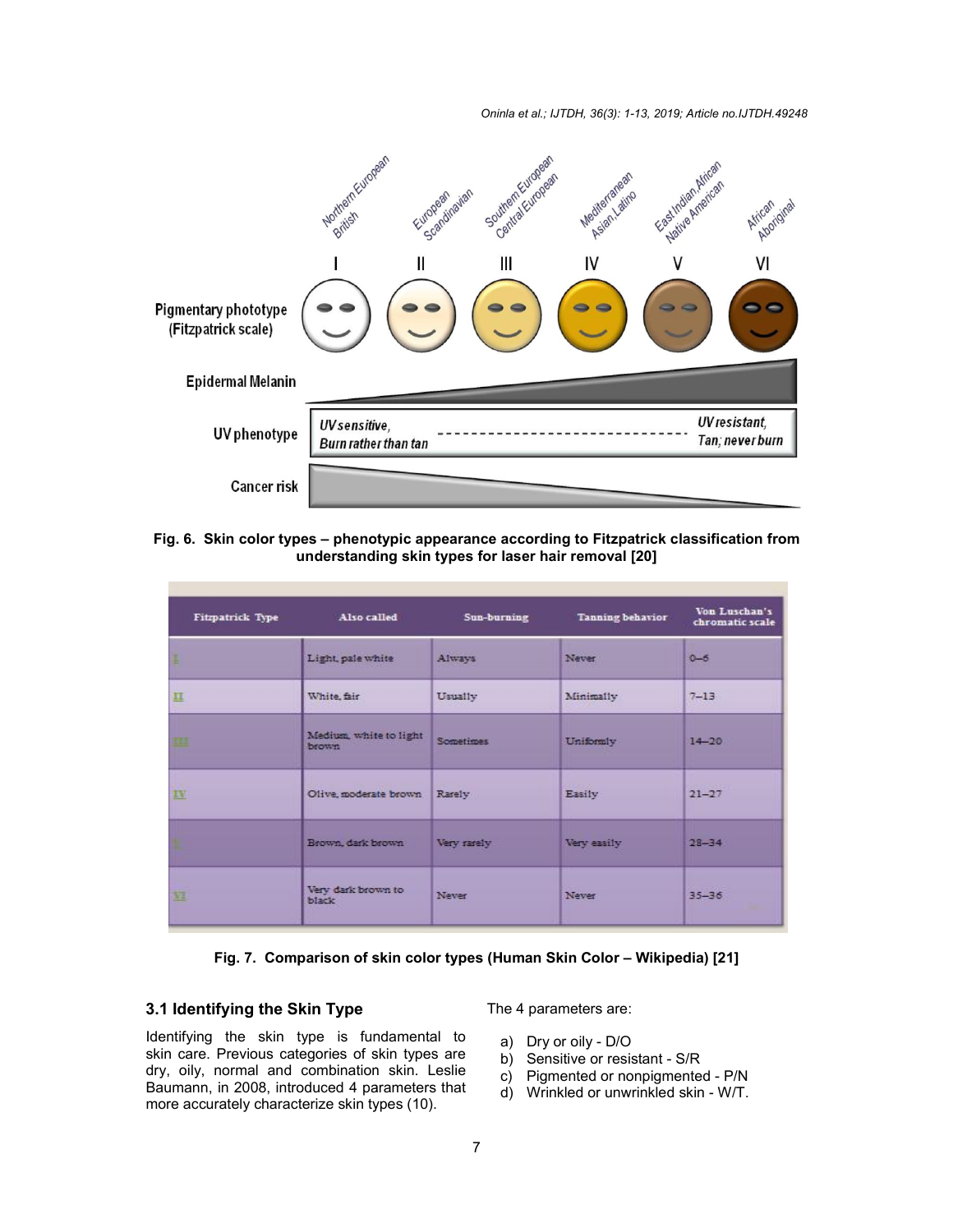

**Fig. 8. Baumann skin types - Bingo card"."© 2014 MetaBeauty Inc - Used with permission. All rights reserved" [26]**

Variations of these parameters produced 16 possible skin phenotypes (Fig. 8). They have been adopted by researchers in genetic research to identify the genes involved in various skin conditions such as dryness, aging, pigmentation and sensitivity. They have also been of use in selection of patients for clinical research trials, and in recommending proper skincare ingredients and products to patients by dermatologists and aestheticians.

Baumann skin types revealed that certain combinations are associated with distinct skin conditions and challenges. Some conditions associated with skin types are:

Dark skin – more in individuals characterized as PT types; light skin is depicted mostly as NW types. DRPW types often have a history of sun exposure manifested by wrinkles and solar lentigos.

Rosacea – observed mostly in people OSNW skin types than others.

Eczema – mostly seen in those with DS combinations (DSNT, DSPT, DSPW and DSNW) than other combinations.

Acne – associated with OS skin type (especially OSNT and OSPT types) more than any other skin type.

#### **3.2 Skin Diseases in Africa**

Skin diseases presenting to dermatologists in different regions of Nigeria and Africa were studied in a comparative study reported by Oninla et al. 2014 [27]. The study depicts the global incidence and prevalence of dermatological diseases and conditions in Nigeria and Africa. The article will be discussed in order to provide the knowledge of the most common dermatoses in Africa.

#### **3.3 Excerpts from the Study**

A high prevalence of skin diseases (21–87%) has been reported from developing countries all over the world by WHO [28]. The prevalence varies within African communities from 35% to values as high as 87% [29,30,31,32]. Skin problems are a great cause of morbidity and sometimes mortality as well as the cause of a majority of hospital consultations [33]. Dermatologists therefore need to reduce this disease burden in different African communities.

With the result obtained by Dermatologists in Ile-Ife/Ilesha in Osun State, a comparison was done with the reports from 4 geopolitical zones in Nigeria (See Table 1). The first 20 dermatoses in each skin center which constituted 63 – 69% of the skin conditions seen were compared [34,35,36,37].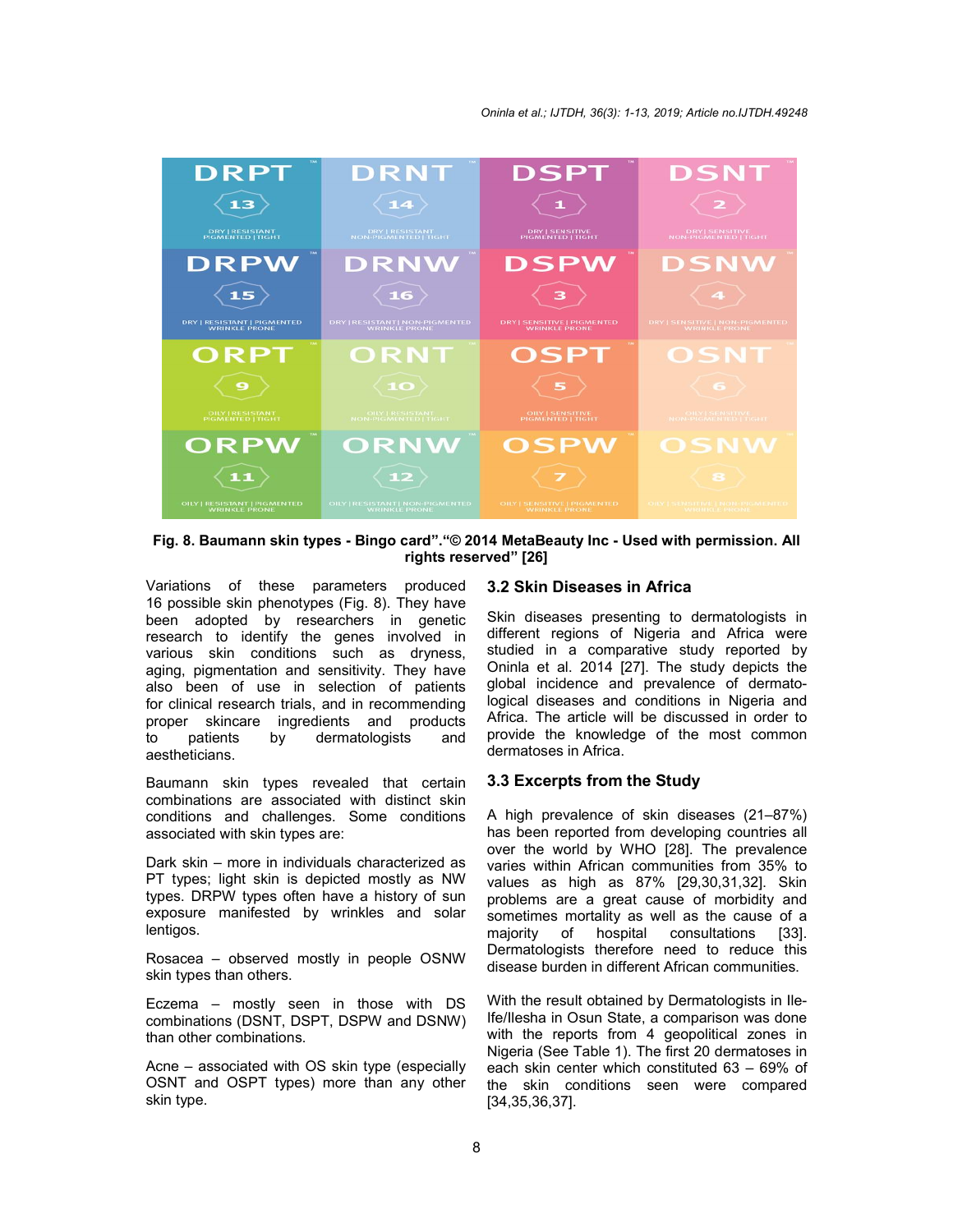| Comparison of first 20 dermatoses reported by dermatologists in different geographical zones in Nigeria |     |                           |     |                           |              |                          |      |                               |     |
|---------------------------------------------------------------------------------------------------------|-----|---------------------------|-----|---------------------------|--------------|--------------------------|------|-------------------------------|-----|
| Ogunbiyi et al.<br><b>Present study</b><br>lle-Ife/llesha<br>2009-2012 (n =1013)<br>$(n = 1091)$        |     | <b>Nnoruka</b>            |     | Yahva                     |              | Onayemi et al.           |      |                               |     |
|                                                                                                         |     | Ibadan 1994-1998          |     | <b>Enugu 1999-2001</b>    |              | Kaduna 2000-2005         |      | Sokoto 1999-2001              |     |
|                                                                                                         |     | $(n = 2871)$              |     |                           | $(n = 5982)$ | $(n = 900)$              |      |                               |     |
| <b>Dermatoses</b>                                                                                       | %   | <b>Dermatoses</b>         | %   | <b>Dermatoses</b>         | %            | <b>Dermatoses</b>        | %    | <b>Dermatoses</b>             | %   |
| Dermatophytes                                                                                           | 9.8 | Atopic eczema             | 5.8 | Dermatophytes             | 8.3          | Atopic dermatitis        | 13.8 | Pityriasis versicolor         | 6.7 |
| Acne                                                                                                    | 9.5 | Vitiligo                  | 5.7 | Contact dermatitis        | 5.3          | Acne vulgaris            | 6.7  | Scabies                       | 5.2 |
| Pityriasis versicolor                                                                                   | 4.6 | Urticaria                 | 4.6 | Atopic dermatitis         | 4.8          | Dermato-phytes           | 6.0  | Tinea corporis                | 5.0 |
| Viral warts                                                                                             | 3.8 | Tinea versicolor          | 4.5 | Lichen planus             | 4.8          | Contact dermatitis       | 5.8  | Candidiasis                   | 4.9 |
| Lichen planus                                                                                           | 3.7 | Ring -worm                | 4.5 | Acne vulgaris             | 4.3          | Urticaria                | 3.6  | Acne vulgaris                 | 4.3 |
| Seborrhoeic eczema                                                                                      | 3.6 | Pruritus                  | 4.2 | Pityriasis rosea          | 4.1          | Papular urticaria        | 3.5  | Seborrheic eczema             | 4.0 |
| Urticaria/                                                                                              | 3.6 | <b>Scabies</b>            | 4.2 | Acne keloidalis nuchae    | 3.7          | Lichen simplex chronicus | 3.0  | Lichen simplex                | 3.9 |
| Angioedema                                                                                              |     |                           |     |                           |              |                          |      |                               |     |
| Onchocerciasis                                                                                          | 3.2 | Alopecia                  | 3.4 | Pseudofolliculitis barbae | 3.4          | Viral wart               | 2.9  | Urticaria                     | 3.7 |
| Pruritus                                                                                                | 3.1 | Lichen planus             | 3.4 | Seborrhoeic dermatitis    | 3.3          | Candidiasis              | 2.8  | <b>Bacterial folliculitis</b> | 3.1 |
| Pityriasis rosea                                                                                        | 2.6 | Seborrheic dermatitis 2.9 |     | Vitiligo                  | 3.2          | Pityriaisis versicolor   | 2.4  | Viral warts                   | 2.9 |

# **Table 1. Comparison of dermatoses reported by dermatologists in different geographical zones in Nigeria**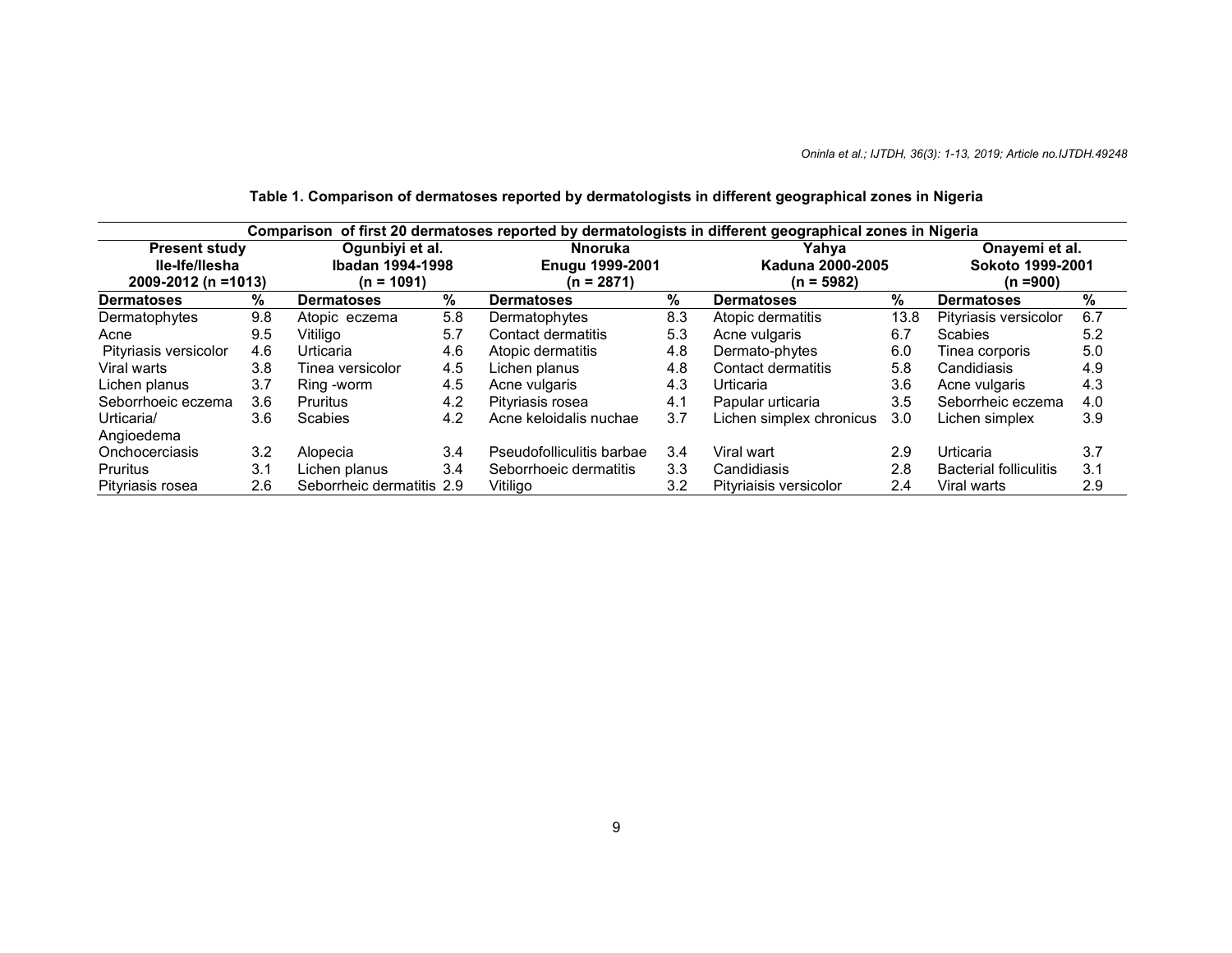# **Table 2. Comparison of pattern of skin disorders at dermatology clinics in four regions of Africa**

| Comparison of pattern of skin disorders at dermatology clinics in four regions of Africa |      |                          |      |                                    |       |                                       |      |                        |      |
|------------------------------------------------------------------------------------------|------|--------------------------|------|------------------------------------|-------|---------------------------------------|------|------------------------|------|
| Study at Ile-Ife Nigeria                                                                 | %    | Ghana                    | %    | Tunisia                            | %     | Ethiopia                              | %    | <b>South Africa</b>    | %    |
| Infections                                                                               | 31.7 | Infections               | 46.3 | Infections                         | 38.60 | Infections                            | 25.4 | Eczema                 | 31.2 |
| Eczemas                                                                                  | 17.0 | Dermatitis               | 18.4 | Hair/ sebaceous<br>gland disorders | 14.30 | Photo-dermatoses                      | 22.9 | <b>Infections</b>      | 22.1 |
| Disorders of Skin<br>appendages                                                          | 14.6 | Generalized pruritus     | 10.5 | Allergic disorders                 | 13.60 | Dermatitis (excluding<br>seborrhoeic) | 22.1 | Acne                   | 16.0 |
| Papulo-squamous<br>disorders                                                             | 8.5  | Autoimmune               | 5.0  | <b>Tumors</b>                      | 7.80  | Acne/Rosacea/ Perioral<br>dermatitis  | 5.8  | Benign tumours 5.9     |      |
| Skin tumours                                                                             | 7.2  | Acne and acne<br>rosacea | 4.6  | Keratinization disorders           | 5.40  | Seborrhoeic dermatitis                | 3.4  | Psoriasis              | 2.9  |
| Urticaria/ erythemas                                                                     | 5.6  | Urticaria                | 4.4  | Pigmentary disorders               | 4.70  | Pruritus                              | 3.2  | Malignant<br>tumours   | 2.8  |
| Pigmentary disorders                                                                     | 4.6  | Drug reactions           | 3.6  | Vascular disorders                 | 1.70  | Lichen planus/ Psoriasis              | 2.2  | Urticaria              | 1.8  |
| Drug reactions                                                                           | 3.6  | Hair disorders           | 1.2  | Drug reactions                     | 0.70  | Urticaria                             | 1.9  | Vitiligo               | 1.2  |
| Connective tissue<br>disease                                                             | 1.4  | Pigmentary<br>disorders  | 1.0  | Auto-immune disorders              | 0.50  | Drug reaction                         | 1.5  | Chloasma               | 1.2  |
| <b>Bullous disorders</b>                                                                 | 0.6  | Skin tumors              | 1.0  | Genodermatoses                     | 0.22  | Collagenoses                          | 0.1  | Lupus<br>erythematosus | 1.1  |
| Others                                                                                   | 5.1  | <b>Others</b>            | 4.0  | <b>Others</b>                      | 12.48 | <b>Others</b>                         | 10.8 | <b>Others</b>          | 13.8 |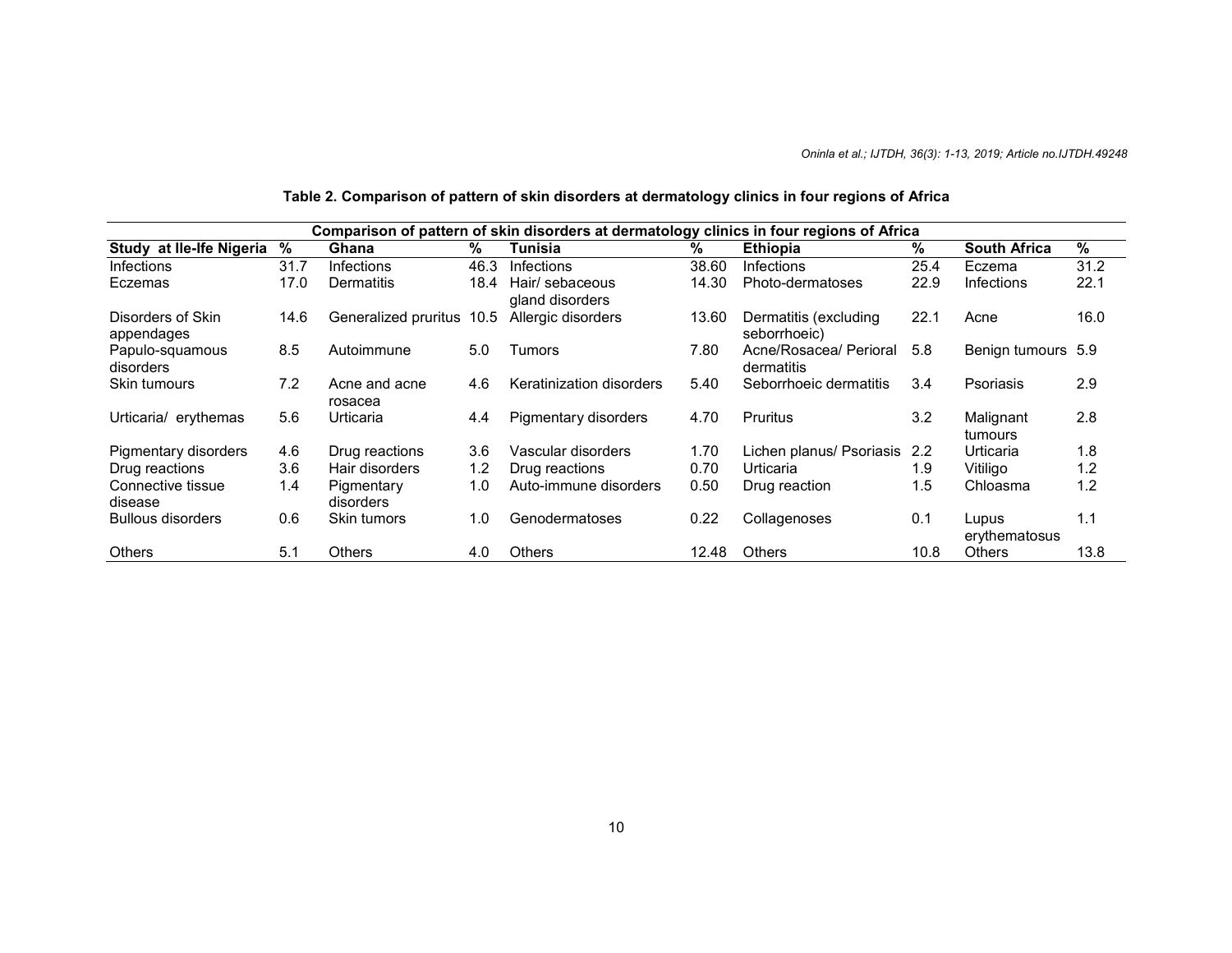The most common skin problems (obtained by calculating the average percentage frequency for all 5 centers) were:

Superficial fungi infections - 13.1% (Dermatophytes 6.8%; pityriasis versicolor 4.0%; candidiasis 2.3%).

Eczemas – 10.7% (atopic dermatitis 4.9%; contact dermatitis 3.2%; seborrheic dermatitis 3.2%).

Papulosquamous diseases -- 6.2% (Lichen planus 3.0%; Pityriasis rosea 2.4%; Psoriasis 0.8%).

Acne vulgaris – 5.5% Urticarial – 3.6% Vitiligo - 3.2% Scabies - 2.3%

A study comparison of the dermatoses in 4 regions of Africa - North, South, East and West was also carried out [38,39,40,41]. ICD (International classification of diseases) 10 was used for the grouping of these conditions. The use of ICD allows for comparison of these diseases which are diverse in different localities, and are also reported by different researchers in variable patterns.

Skin infections/infestations were the most common dermatoses affecting 2 to 5 out of every 10 patients  $(22.1 - 48.3%)$  seen at different dermatology clinics across Africa (Table 2). Eczematous conditions were next affecting approximately 2 out of every 10 patients with skin conditions.

### **4. CONCLUSION**

Skin needs basically depends on the type. Identifying the skin type is fundamental to providing the right skin care. According to Baumann, the fundamental elements of skin care are mild cleansing, hydrating (moisturization with humectants and emollients), replenishing (with lipids, ceramides and fatty acids) and skin protection (UV protection and increased humidity).

Skin diseases are associated with skin type. Eczema is more typical in people with DS combinations while acne is associated with OS skin type. Prevalence of skin diseases varies within African communities from 35% to 87% with skin infections affecting 22-46% and eczemas 13-21% of patients in various studies. The

knowledge of the skin type in Africans is paramount to the diagnosis and management of skin diseases affecting them as well as preventing these diseases. Studies in the Africans are needed to determine skin types qualitatively using Baumann skin types – chart and software, and quantitatively using physical measuring devices such as sebumeters, tewameters and cutometers.

## **CONSENT AND ETHICAL APPROVAL**

It is not applicable.

### **COMPETING INTERESTS**

Authors have declared that no competing interests exist.

### **REFERENCES**

- 1. Okoro AN. Pictorial hand\ook of common skin diseases. First Edition. London: The Macmillan Press Ltd. 1981;33-6.
- 2. Zaidi Z, Lanigan S. Skin: Structure and function. Dermatology Clin Pract [Internet]. 2010;1–15. Available:http://www.springerlink.com/inde x/H47J375007Q10H17.pdf
- 3. Kanitakis J. Anatomy, histology and immuno-histochemistry of normal human skin. Eur J Dermatol [Internet]. 2002;12(4): 390-9-1.

Available:http://www.ncbi.nlm.nih.gov/pub med/12095893

- 4. NHS Modernisation Agency. Action on dermatology-Good practice quides. London NHS Modernisation Agency; 2003. Available:www.institute.nhs.uk/index.php? option=com\_joomcart&Itemid=194&main\_ page=document\_product\_info&products\_id =218
- 5. Schofield J, McLelland J. Providing the right care: Developing quality standards for dermatology. Dermatol Nurs. 2011;10(3): 40-2.
- 6. Tucker R. Pharmacist led dermatology clinic. Pharm J. 2004;272:577-579.
- 7. De Arruda LHF, De Moraes APF. The impact of psoriasis on quality of life. British J Dermatol. 2000;144(S-58):33-36.
- 8. Lewis-Jones S. Skin diseases and disability. Dermatol Pract. 1999;6:8-10.
- 9. Ginsburg JJL, Prystowsky JH, Rorfeld D, Wolland H. Role of emotional factors in adults with atopic dermatitis. Int J Dermatol. 1993;32:656-660.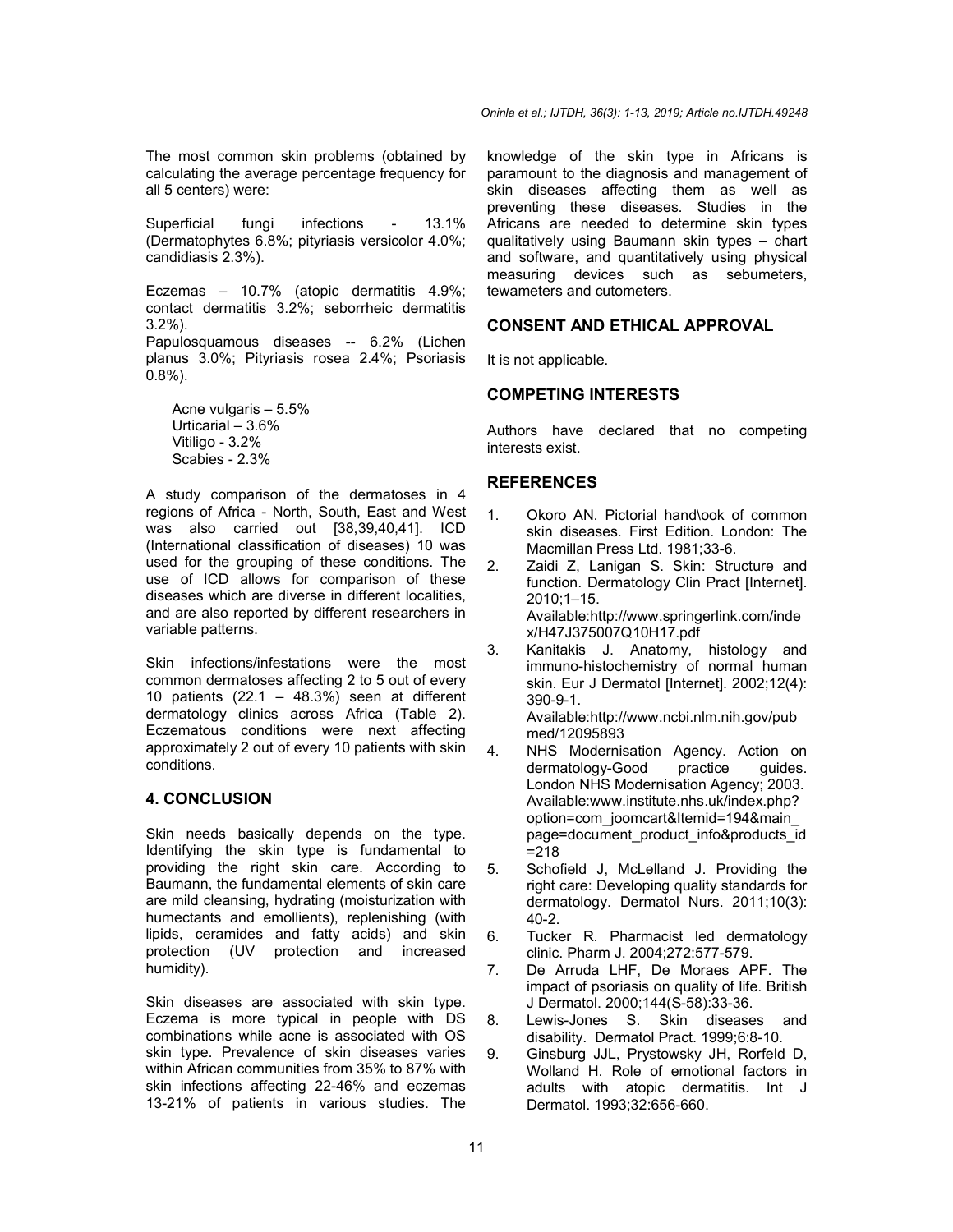10. La Ruche G, Cesarini JP. Histology and physiology of black skin. Ann dermatologie vénéréologie [Internet]. 1992;119(8):567– 74.

Available:http://www.ncbi.nlm.nih.gov/pub med/1485761

- 11. Girardeau S, Mine S, Pageon H, Asselineau D. The Caucasian and African skin types differ morphologically and functionally in their dermal component. Exp Dermatol. 2009;18(8):704–11.
- 12. Rubin JS, Bottaro DP, Chedid M, Miki T, Ron D, Cheon G, et al. Keratinocyte growth factor. Cell Biol Int [Internet]. 1995; 19(5):399–411. Available:http://www.ncbi.nlm.nih.gov/pub med/7640656
- 13. Andreadis ST, Hamoen KE, Yarmush ML, Morgan JR. Keratinocyte growth factor induces hyper proliferation and delays differentiation in a skin equivalent model system. FASEB J [Internet]. Federation of American Societies for Experimental Biology. 2001;15(6):898–906. Available:http://www.fasebj.org/cgi/doi/10.1 096/fj.00-0324com
- 14. Webb AR. Who, what, where, and when: Influences on cutaneous vitamin D synthesis. Prog Biophys Mol Biol. 2006; 92(1):17–25. DOI: 10.1016/j.pbiomolbio.2006.02.004 [PMID 16766240]
- 15. Jablonski NG. Why human skin comes in colors. Anthro Notes. 2011;32(1):1-20. Available:http://anthropology.si.edu/outrea ch/anthnote/Spring2011web.pdf
- 16. Human skin color. Wikipedia [Internet]; 2016. Available:https://en.wikipedia.org/wiki/Hum an\_skin\_color
- 17. Jablonski N, Chaplin G. The evolution of human skin coloration. J. Hum. Evol. 2000; 39(1):57–106. DOI: 10.1006/jhev.2000.0403 [PMID 10896812]
- 18. Jablonski N. Living color. Berkeley, Los Angeles, London: University of California Press; 2012. [ISBN 978-0-520-25153-3]
- 19. Pheomelanin Caspi R. Mety. SRI International [Internet]; 2010. Available:http://www.metacyc.org/META/N EW-IMAGE?type=COMPOUND&object= CPD-12380
- 20. ID'Orazio John, Jarrett Stuart, Amaro-Ortiz Alexandra, Scott Timothy. UV radiation and the skin. International Journal of

Molecular Sciences. 2013;14(6):12222- 12248. DOI: 10.3390/ijms140612222 [PMC 3709783] [PMID 23749111] [Retrieved 23 September 2017]

- 21. Comparison of skin color types. Human skin color. Wikipedia, the free encyclopedia [Internet]. [Cited 2016 Jul 10] Available:https://en.wikipedia.org/wiki/Hum an\_skin\_color
- 22. Fitzpatrick skin phototype. Arpansa. Australian Radiation Protection and Nuclear Safety Agency. [Internet]. Available:http://www.arpansa.gov.au/pubs/ RadiationProtection/FitzpatrickSkinType.pdf
- 23. Wan DC, Wong VW, Longaker MT, Yang GP, Wei FC. Moisturizing different racial skin types. J Clin Aesthet Dermatol [Internet]. Matrix Medical Communications. 2014;7(6):25–32. Available:http://www.ncbi.nlm.nih.gov/pub med/25013536
- 24. Wesley NO, Maibach HI. Racial (ethnic) differences in skin properties: The objective data. Am J Clin Dermatol [Internet]. 2003;4(12):843–60. Available:http://www.ncbi.nlm.nih.gov/pub med/14640777
- 25. Baumann L. Understanding and treating various skin types: The Baumann skin type indicator. Dermatol Clin [Internet]. 2008; 26(3):359–73. Available:http://linkinghub.elsevier.com/retr ieve/pii/S0733863508000259, https://en.wikipedia.org/wiki/Baumann\_Ski n\_Types https://www.researchgate.net/publication/5 300732\_Understanding\_and\_Treating\_Var ious\_Skin\_Types\_The\_Baumann\_Skin\_Ty pe\_Indicator [pdf]<br>Baumann skin 26. Baumann skin types. Wikimedia Commons, the free media repository
	- [Accessed 10 Jul 2016] Available:https://commons.wikimedia.org/w iki/File:BingoCard.png
- 27. Oninla OA, Olasode OA, Onayemi O, Ajani AA. The prevalence and pattern of skin dis-orders at a University Teaching Hospital in Ile-Ife and Ilesha, Nigeria. Clinical Medicine Insights: Dermatology. 2014;7:25–31. DOI: 10.4137/CMD.S14422 Available:http://www.crossref.org/iPage?do i=10.4137%2FCMD.S14422and

https://www.researchgate.net/publication/2